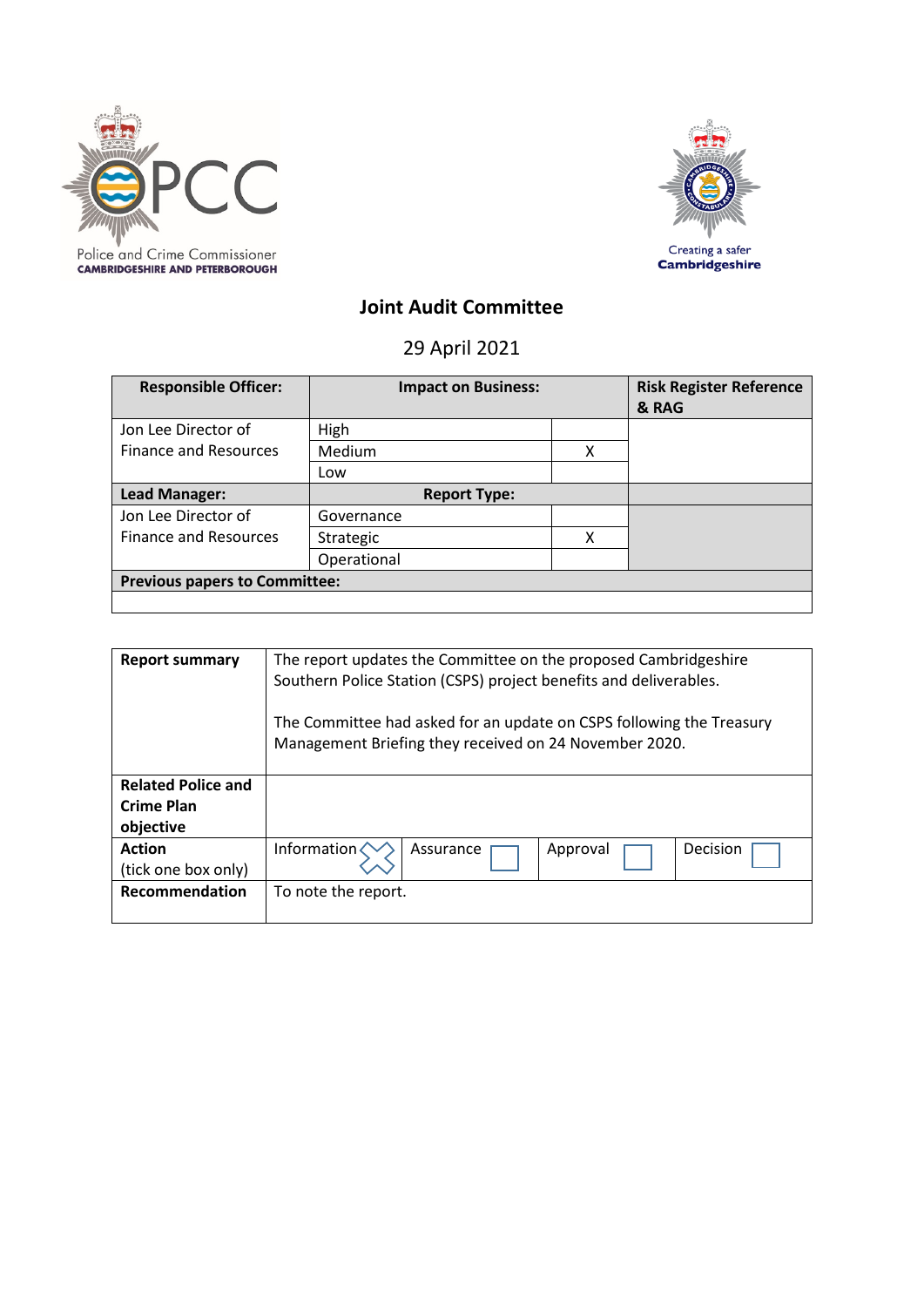## **1. Purpose**

**1.1** To update the Joint Audit Committee on the proposed Cambridgeshire Southern Police Station (CSPS) project benefits and deliverables.

# **2. Recommendation**

2.1 The Committee to note the contents of the paper.

# **3. Background**

- 3.1 The full business case for the CSPS has been reviewed to identify potential benefits from the project and these have been developed with the support of the Project board. The identified benefits have also been discussed with the Strategic Analysis Team to ensure the benefits can be tracked going forward, and papers have been presented to the CSPS Project board in this respect.
- 3.2 The identified benefits will be reviewed as the project progresses to ensure they will still apply to the project on completion. Any changes and amendments will be captured.
- 3.3 The custody facility at the new station will be increased from 12 to 24 cells with the appropriate support facilities. This will result in an increase in the number of custody staff required to safely operate the facility as the number of Custody Sergeants and Detention Officers is based on a ratio to the number of cells. The increase in Custody Sergeants will be drawn from the force establishment, and there will be recruitment of additional Detention Officers to support the facility resulting in an increased revenue cost.
- 3.4 The new building will adopt renewable/low carbon technologies to minimise utility costs and these will be calculated as part of the RIBA Stage 4 work during the summer. Benchmarking the new facility against the old is problematic as the custody element in the new CSPS is twice the size and a custody cost per square metre cannot be determined as metering is on a whole building basis.
- 3.5 There will be further improvements to other areas within custody to ensure compliance with the Home Office Design Guide for new builds. This will see an increased custody desk area, segregation of cell corridors and improved medical and forensic areas, resulting in a larger overall custody area that is very different to the current historical facilities at Parkside.
- 3.6 There are not expected to be overall cashable savings due to the borrowing requirement to fund the new site (as reported in the Medium-Term Financial Strategy). Any capital receipts from the disposal of Parkside will contribute to the construction costs of the new facility by reducing the borrowing required.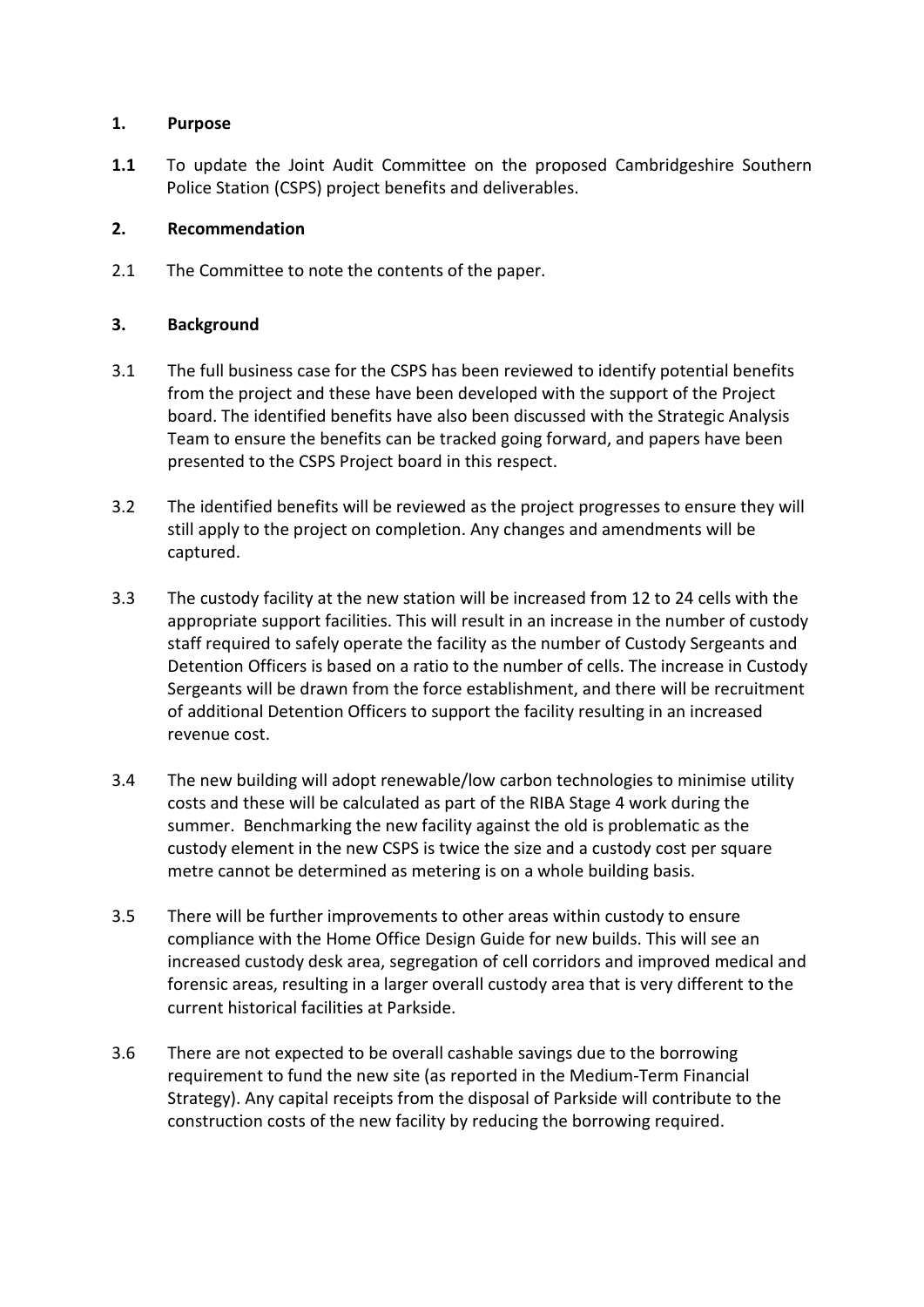# **4. CSPS Identified Benefits**

- 4.1 A review of the CSPS full business case identified a number of benefits to be considered, and following a discussion with the Strategic Analysis Team it was agreed that those identified could be captured under two headings, deliverables and benefits. Deliverables are a single area/benefit where the monitoring and tracking can be based on whether the item is delivered or not, and benefits are ongoing and can be baselined, tracked and monitored.
- 4.2 The identified deliverables are:-

## **Deliverables**

- a) The new custody facility will be fully compliant with the Home Office Design Guide, including delivering the dignity, privacy and respect agenda. The number of cells will increase from 12 to 24 to allow for the known/anticipated population growth, and the design includes space for further expansion of the cell number thereby allowing for further unknown growth and future proofing it for the next 50 years. The current site at Parkside is not suitable for the expansion of custody nor to incorporate any improvements within the HO Design guide to the existing area.
- b) Open plan/agile working spaces to enable better communication between all business areas, including the exchange of intelligence and information and the awareness of other teams work. Currently business functions are spread over 5 floors in separate areas and the new building allows co-located working within the same area across 2 floors.
- c) Deliver a building that has been future proofed for both the custody facility (to accommodate future housing and population growth in the south as that growth is expected to result in increased demand on policing services) and the future uplift of officers and the infrastructure needed, lockers, equipment storage etc.
- d) The new custody facility is likely to remove the reliance on contingency suites at March and Huntingdon and provides an opportunity to convert the custody space in due course for additional accommodation or allows practical discussions with partners on shared space working.
- e) Ease of access to the site from the areas of high arrest and demand as well as ease of access/egress for detainees; families; custody support services (i.e. Solicitors, Doctors) and operational teams.
- f) Improved security and parking on site enabling operational vehicles to be parked within a secure parking area with sufficient space for operational cars and vans.
- 4.3 The identified benefits are:-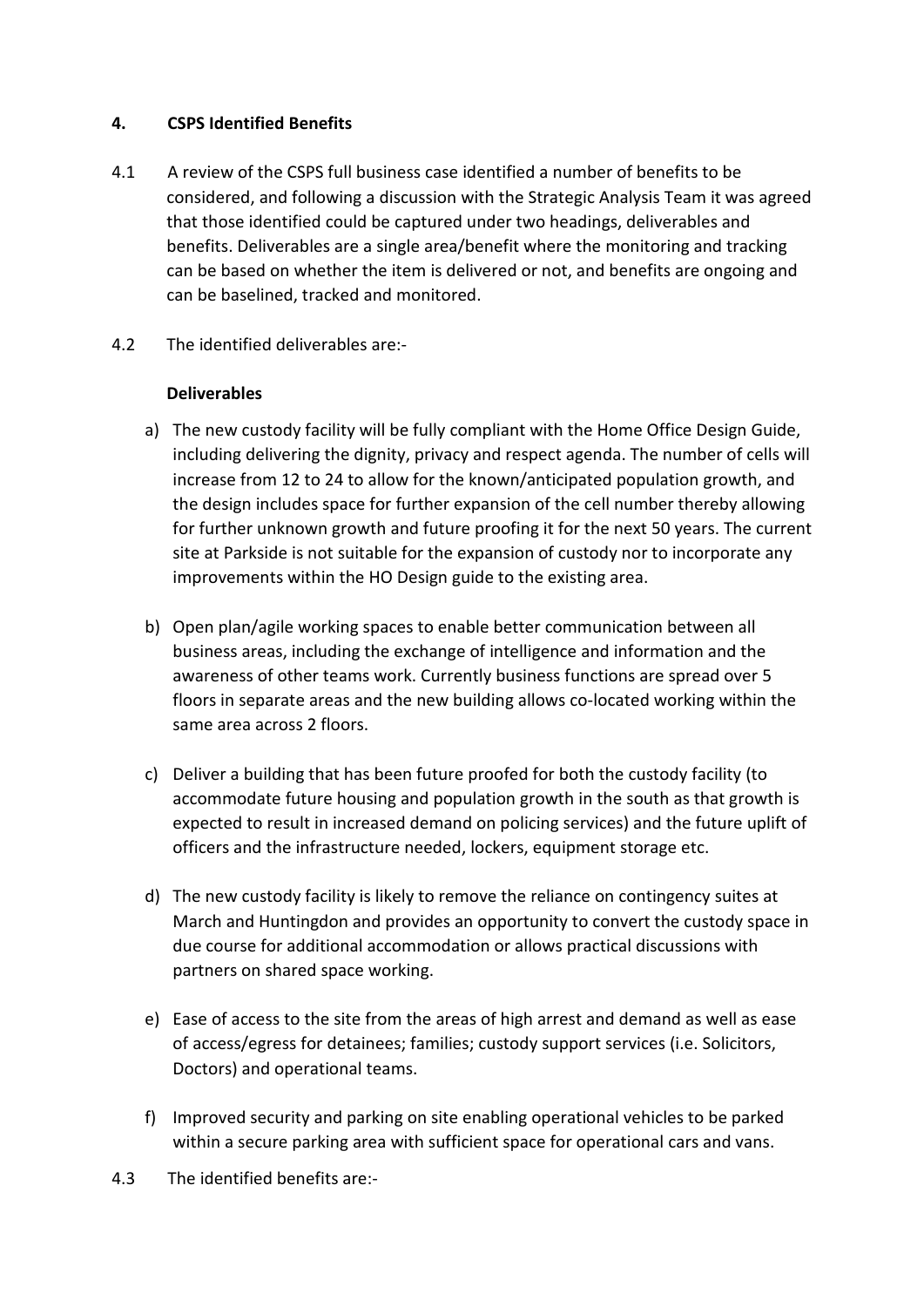# **Benefits**

- 1. Savings to operational hours from Detained Persons no longer needing to be transported from Cambridge to Peterborough & Kings Lynn as the limited cell provision at Parkside will be increased from the current 12 cells to 24, providing more capacity for detainees.
- 2. Health and Safety benefits of shorter transport time for Detained Persons to the new site at Milton avoiding lengthy travel times to Peterborough and Kings Lynn due to the increased cell provision from 12 to 24.
- 3. Improved custodial processing allowing arresting officers to return to frontline duty sooner. This is achieved by the new building providing enhanced and efficient detention facilities with multiple detainee processing whilst maintaining dignity, privacy and respect.
- 4. Improved service delivery from the new facility will allow the demand from the longterm housing and population projection for the area to be met. It is known that there is a correlation between housing growth and crime and therefore reasonable that custody capacity takes account of crime forecasts. This increased demand is met from the additional cells and the improved design allows multiple detainees to be processed simultaneously.
- 5. Improved staff morale. The new building will provide an enhanced working environment with natural light particularly within custody and ensure, by better design, reducing health and safety risks to both staff, visitors and detainees. This in turn will aid recruitment and retention of staff and improve staff morale and wellbeing.
- 6. Improve communications by creating a modern open plan office supporting an increased custody provision. It will also ensure flexibility to respond to modern and changing demands.
- 7. The aspiration will be to achieve revenue savings in the maintenance and utility costs for the new site on a cost per square metre basis. The new building will be built to high environmental standards with sustainable energy features and an energy efficient and low carbon design. The running costs per square metre will be bench marked from the existing to the new with a commentary on the more significant running costs of custody compared to general offices.
- 8. Use of virtual courts The use of virtual courts is expected to increase over the coming years. The new site will have two purpose built virtual court rooms and a